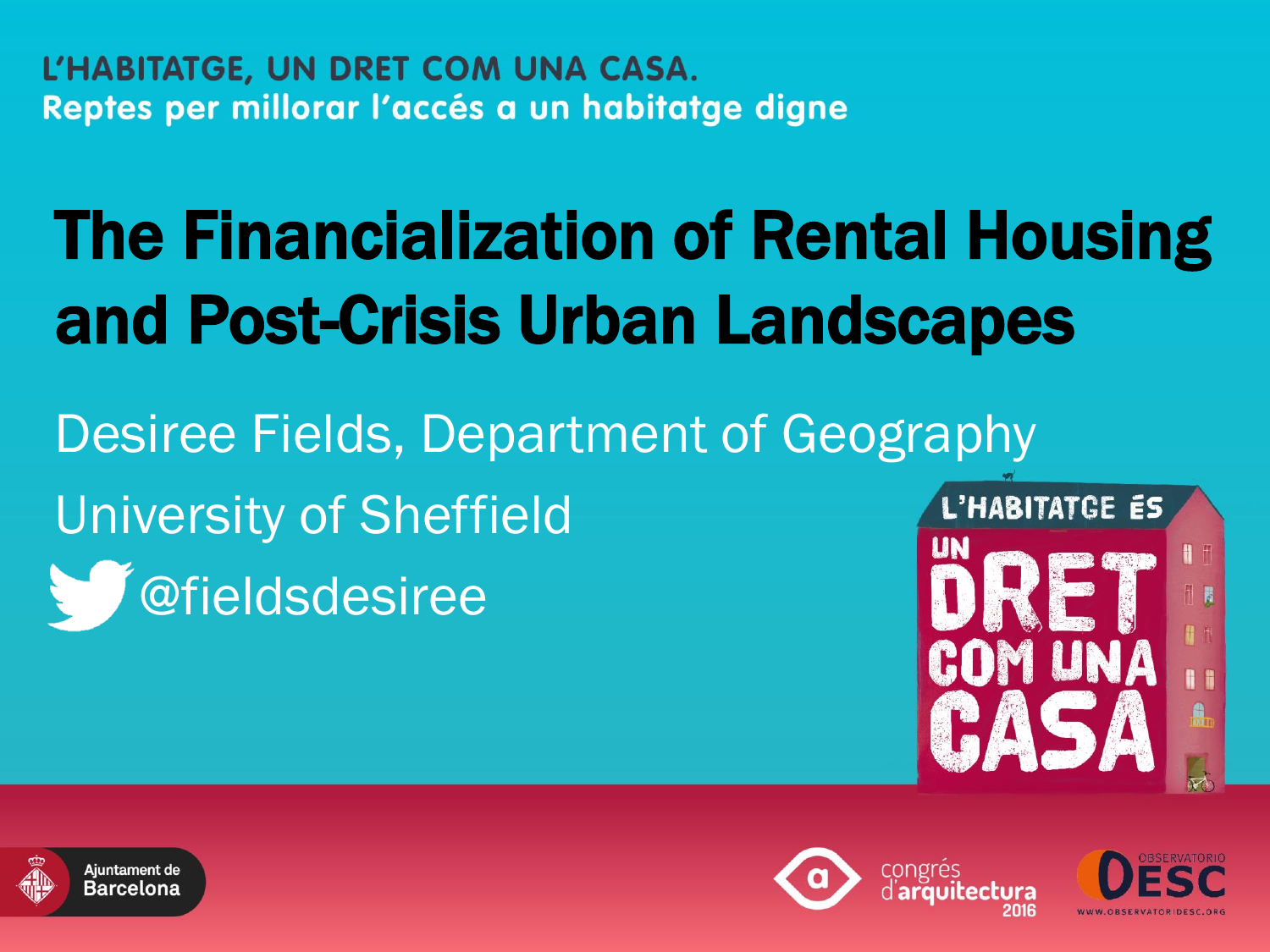### Financialization

- A fundamental transformation of "economies, firms (including financial institutions), states, and households" through the "increasing dominance of financial actors, markets, practices, measurements, and narratives" (Aalbers, in press).
- Not a new phenomenon, but a cyclical process arising when capitalism's global hierarchy is in flux
- Today's era of financialization is rooted in 1970s crisis of Western capitalism

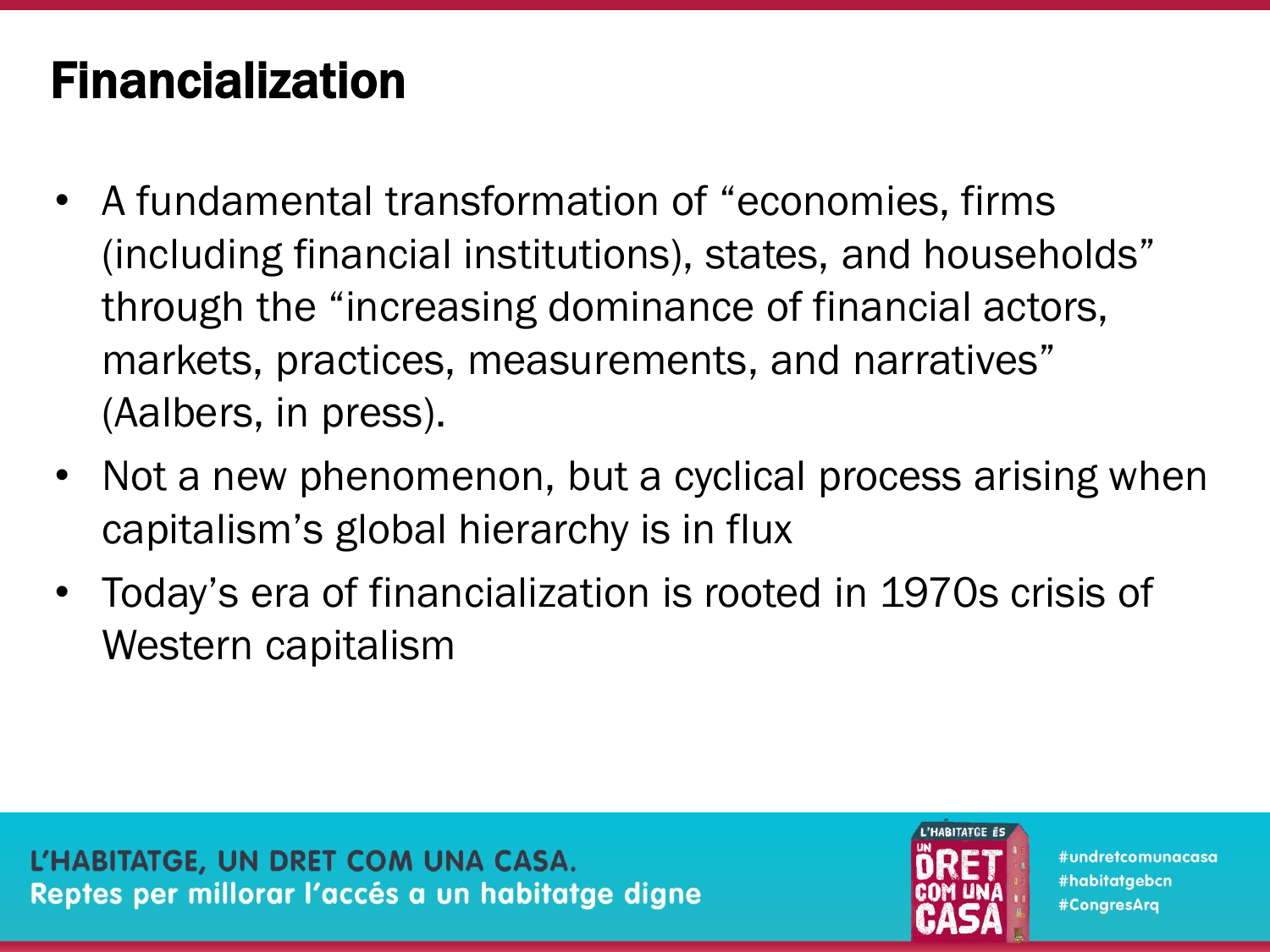## Why urban space?

- Urban (re)development (real estate, infrastructure) depends on a functioning credit system: urban built environment as 'escape valve' for capital
- Promotion of home ownership: expansion of mortgage debt helped absorb global credit expansion
- Greater societal dependence on debt due to precarious labor arrangements
- State role in making real estate a liquid and tradable commodity
- State withdrawal from public ownership and provision, reduced state funding for localities

L'HABITATGE, UN DRET COM UNA CASA. Reptes per millorar l'accés a un habitatge digne

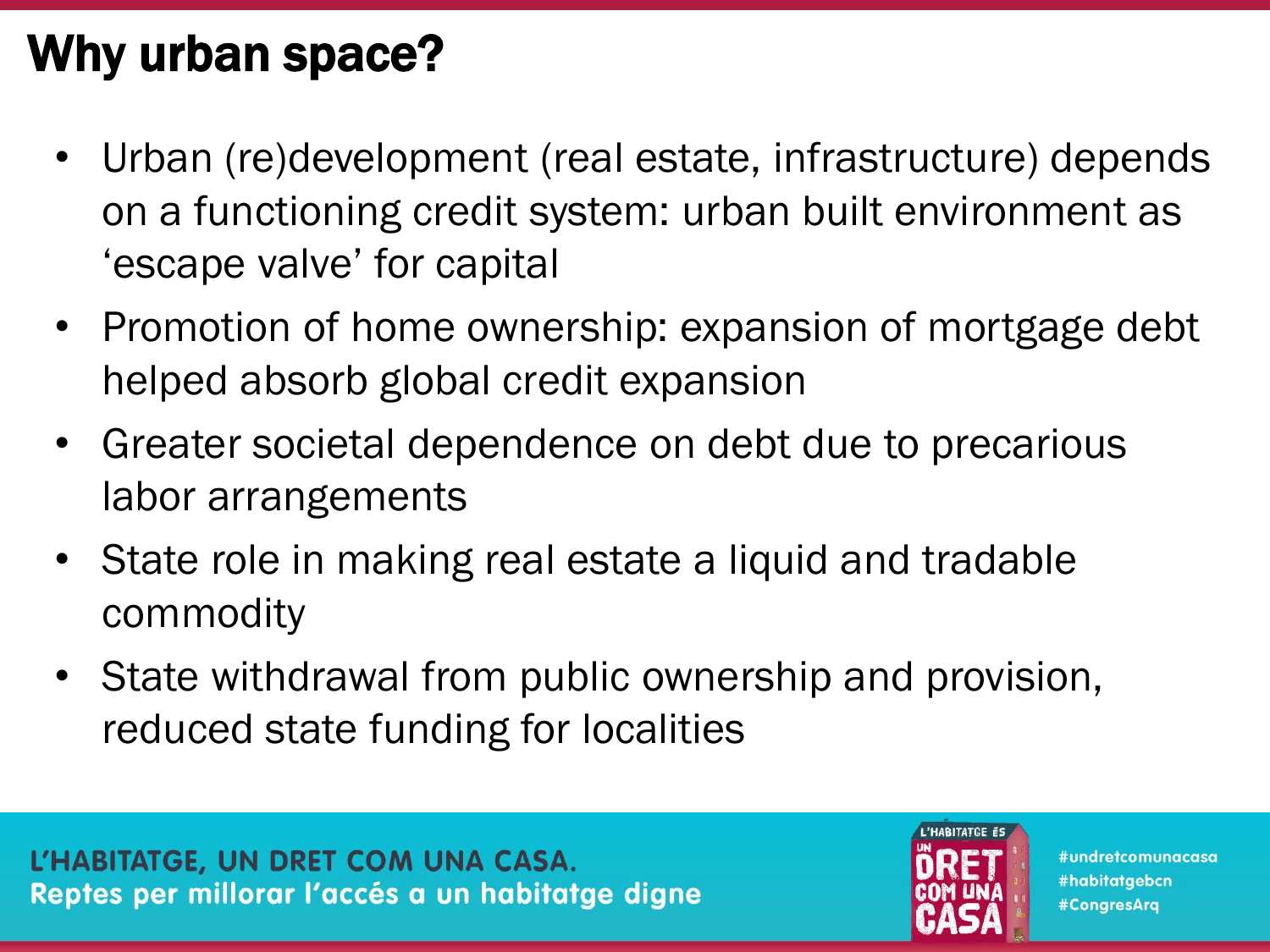#### Rental housing becomes a new asset class

- Pressure to dispose of distressed assets, restore market liquidity, rebuild economy—but without capability to expand home ownership
- Growth of opportunistic private equity funds ('vulture funds') with focus on distressed assets
- Rollback of barriers to large-scale capital investment in rental housing due to: widespread property devaluation, control of distressed inventory by the state and banks, technological advances, state (in)action

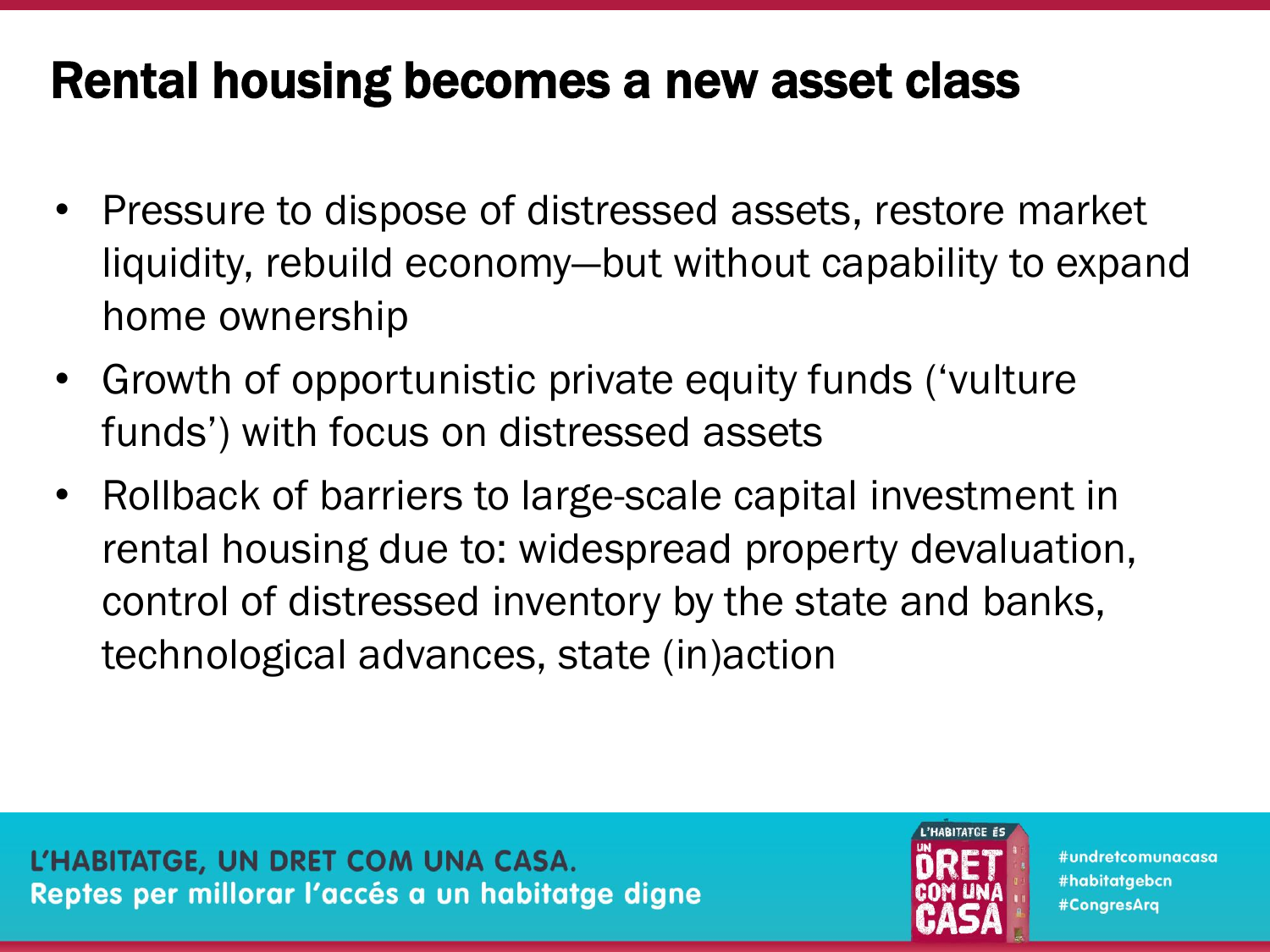#### Private equity landlords in the US, Spain, Ireland

- North American private equity and hedge funds directly controlling rental properties, or purchasing distressed loans
- US: largest private equity landlords with portfolios of >50,000 homes concentrated in southeast and southwest US, enabling securitization of rental income flows
- Spain and Ireland: "bad banks" as market makers in key urban centers, sale of social housing, vacant/stalled developments, land, mortgage portfolios, REIT legislation enabling global trade in rental assets

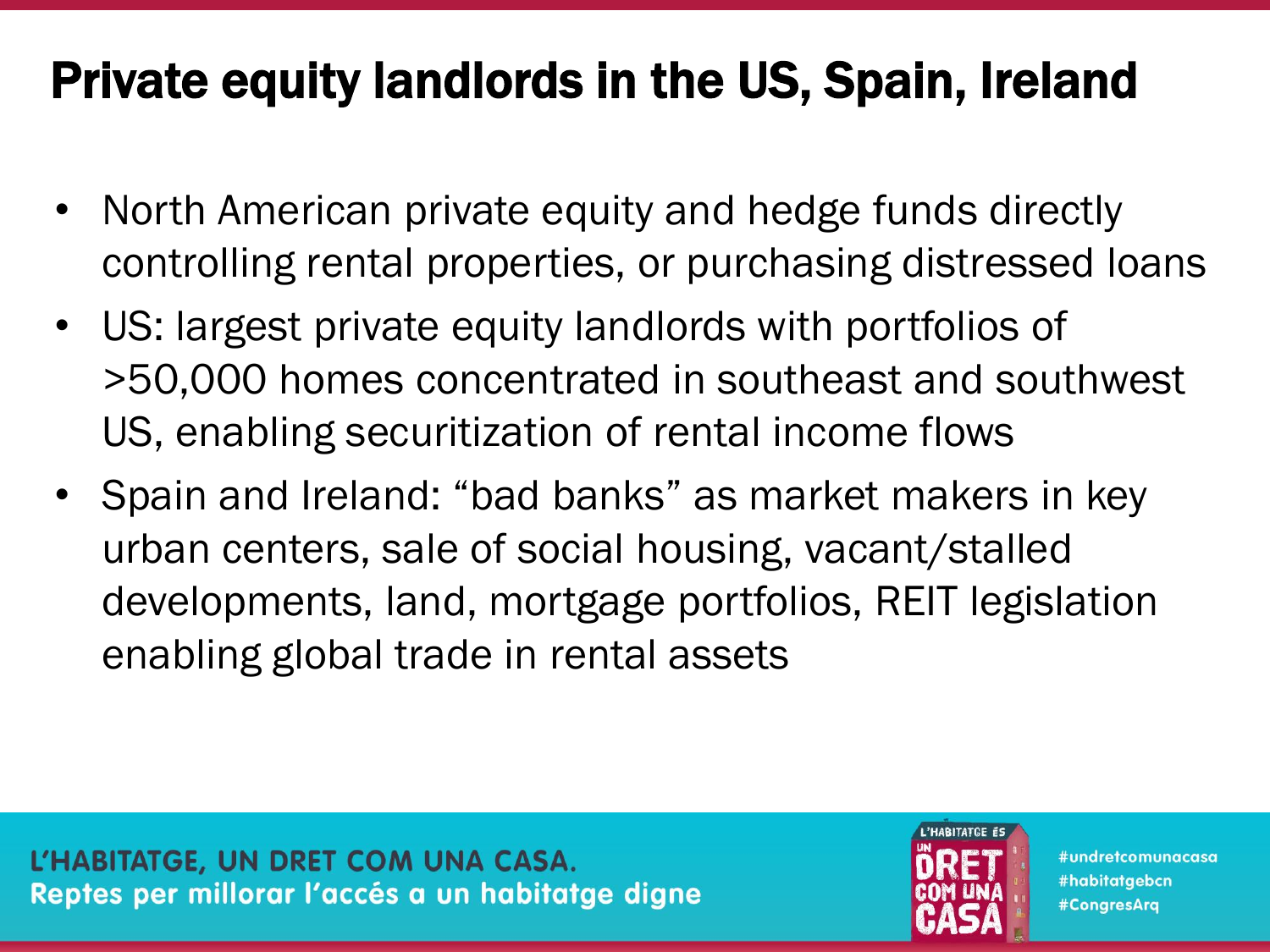### What do we know about private equity landlords?

- California: tenants of private equity landlords have higher housing costs than other renters in the same areas
- Atlanta: large private equity landlords have higher eviction rates than smaller landlords
- US: vulture funds quick to foreclose on distressed mortgages
- Dublin: Goldman Sachs threatening 200 households with eviction after purchase of defaulted developer loan
- Madrid and Barcelona: problems with blocks of vacant flats owned by banks or investors, concerns about investor purchases of social housing

*Knowledge base is fragmented, especially for comparing different urban areas within and between countries*

L'HABITATGE, UN DRET COM UNA CASA. Reptes per millorar l'accés a un habitatge digne

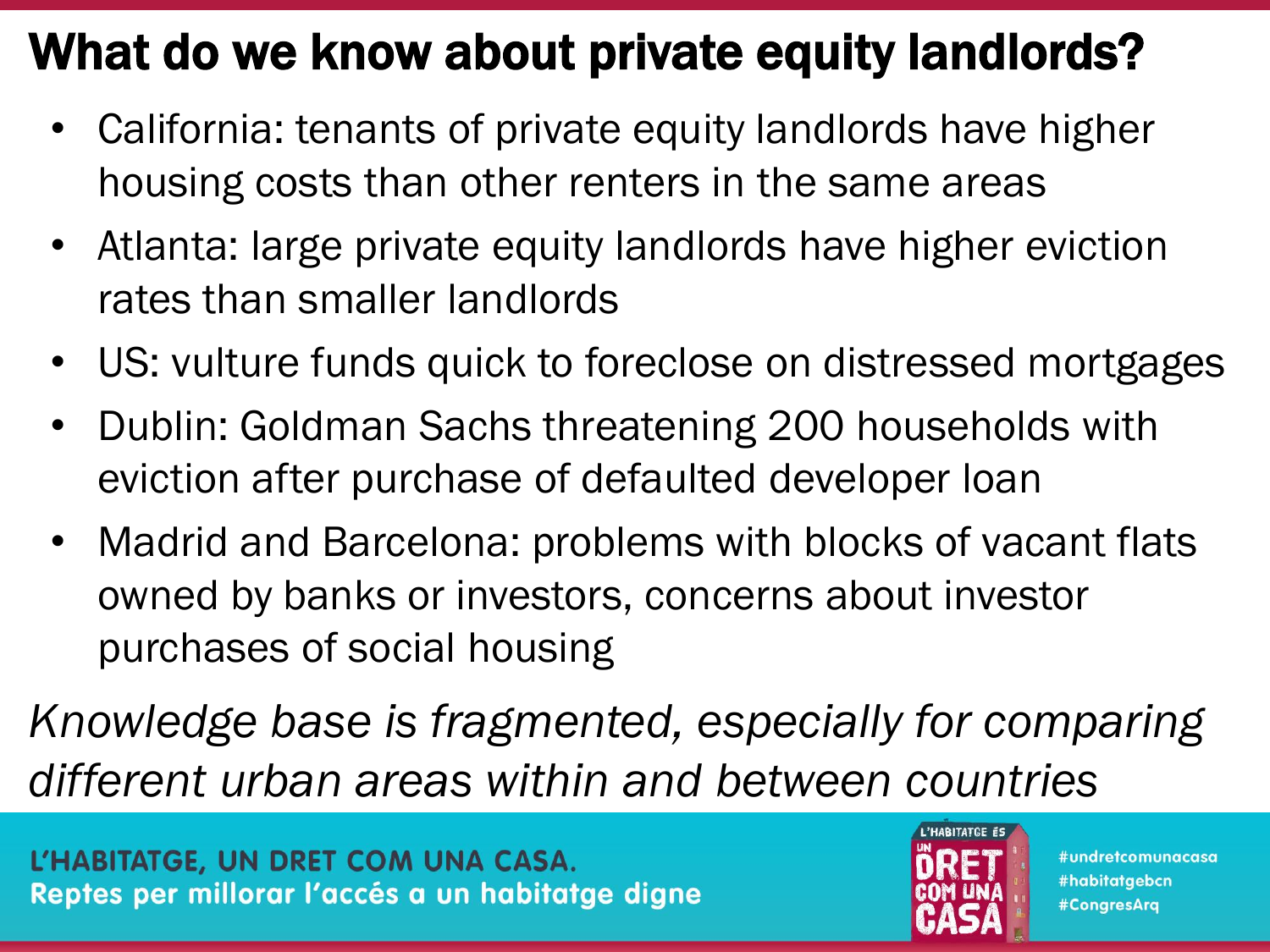### Politicizing post-crisis financialization

- Tech boom/housing bust: tech as crucial part of "real estate-financial complex" and current urban politics; potential to use information-communication technologies for 'counter-mapping' and tenant organizing
- Model of private equity: potential conflicts between time frame and return targets of vulture funds versus reality of rental housing; need to push for greater transparency of private equity landlords
- Wider rental market context: don't miss the forest for the trees; need to look at rights of renters as a whole and build broader tenant movements

L'HABITATGE, UN DRET COM UNA CASA. Reptes per millorar l'accés a un habitatge digne